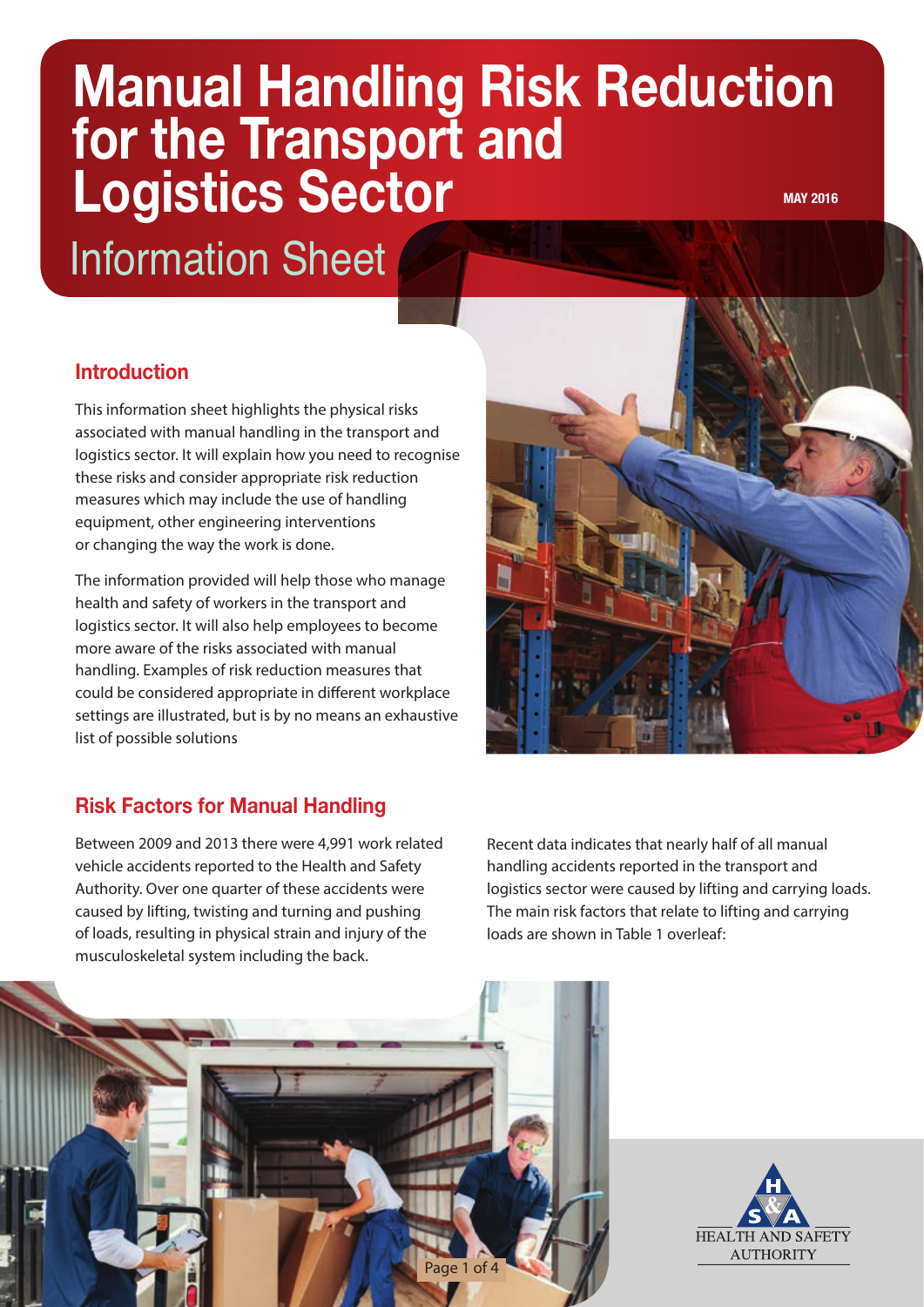#### Risk Factor **Activity**

### Force:

In this example the employee is lifting a heavy load (45kg) and carrying it over a distance to a shop counter.



### Awkward Posture:

In this example two employees are manually lifting and manipulating a load from the back of a truck to ground level outside the truck which results in an awkward, bending posture.



#### Repetition:

In this example a delivery of product in a truck has to be transferred manually to pallets prior to delivery to the warehouse resulting in repetitive handling of loads.

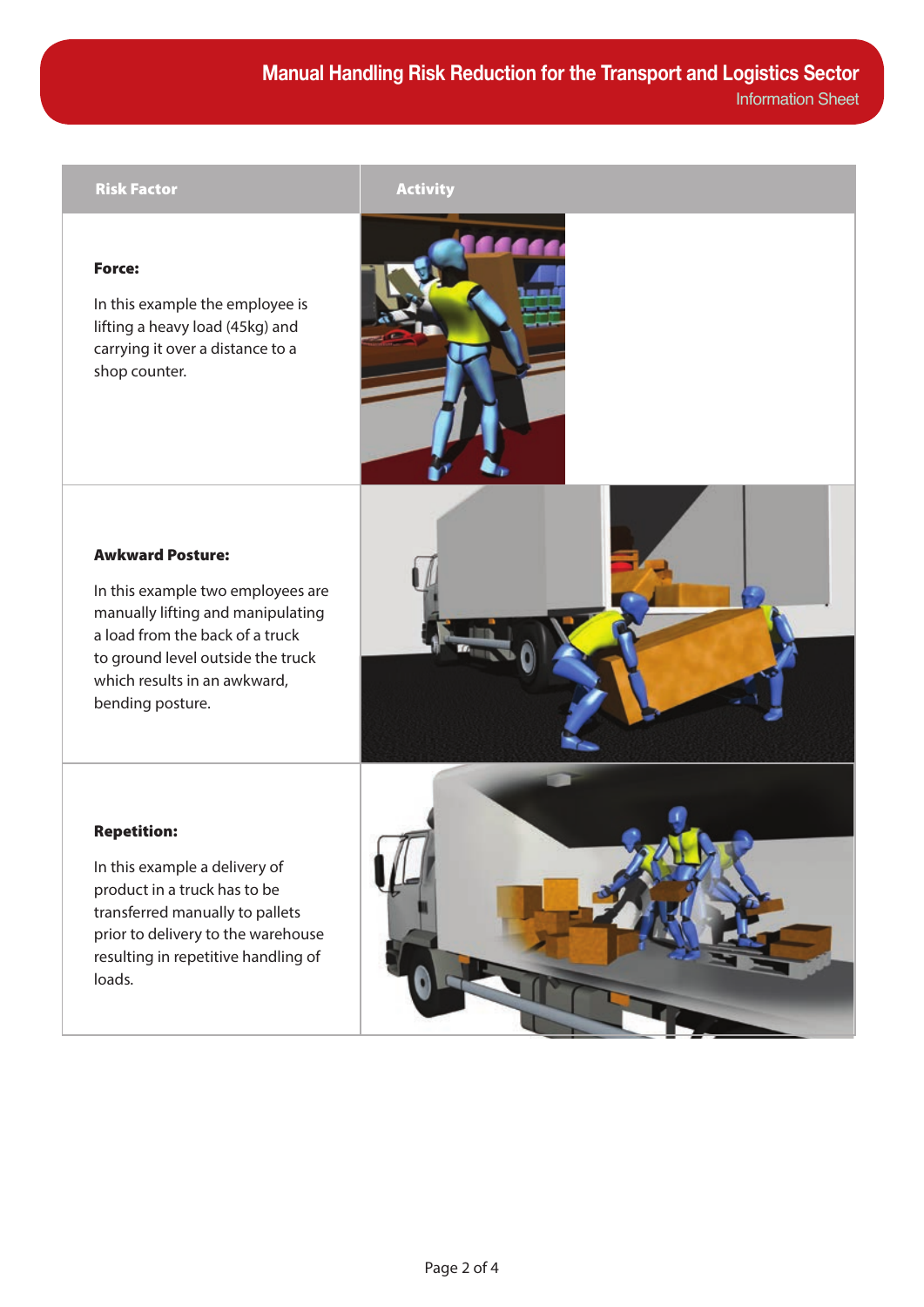# **What is the law?**

The Safety, Health and Welfare at Work (General Application) Regulations 2007 Chapter 4 Manual Handling of Loads Regulation were developed to regulate manual handling of loads involving the risk of back injury. The regulations have three key requirements:

- Provide mechanical equipment or change the way work is done to avoid the need for manual handling.
- Where manual handling of loads cannot be avoided, take steps to reduce the risk involved by using appropriate mechanical equipment or changing the way that work is done.
- Risk assess the specific work activity (for example, lifting loads from the back of a truck). Consider the risk factors specified in Schedule 3 of the regulation and take steps to reduce the risk of injury.

# **How do I reduce the risk?**

The first step is to recognise that manual handling activity is a potential workplace hazard that needs to be addressed. In order to effectively manage this hazard it is necessary to understand the nature of manual handling work activities carried out in your workplace (for example, product is lifted from the back of a truck or pallets are lifted into position). You then need to consider the potential risks associated with those activities (for example, are heavy loads being handled? Are loads being carried over long distances? Are trollies or tail lifts available?)

In the example opposite an employee is lifting pallets on his own as he prepares a delivery. The handling of pallets on site can be a potential risk due to the weight of a pallet and the awkward size of the load.



Once you have recognised that there are a range of work activities that require manual handling, it is then necessary to complete task specific risk assessments of those work activities in order to identify potential risk factors and appropriate control measures to avoid or reduce the risk. When completing these risk assessments, it is important that good quality information is collected through observing the work activity, consulting with those that carry out the work and recording important detail including the weight of loads handled.

The people that work in the transport and logistics sector have a comprehensive understanding of the range of solutions or appropriate control measures that could avoid or reduce the risk of injury, particularly back injury. The solutions that are put in place to avoid or reduce the risk factors for the manual handling of loads in a particular work activity must be specific and must address the risk factors that have been identified as part of the task specific risk assessment.

The HSA's "Guide on Manual Handing Risk Management in Transport and Storage" gives direction on how to complete task specific risk assessments using a five step model. The Health and Safety Executive UK Mac Tool can be used in conjunction with the five step model in order to assess the level of risk and decide what actions need to be taken to avoid or reduce risk.